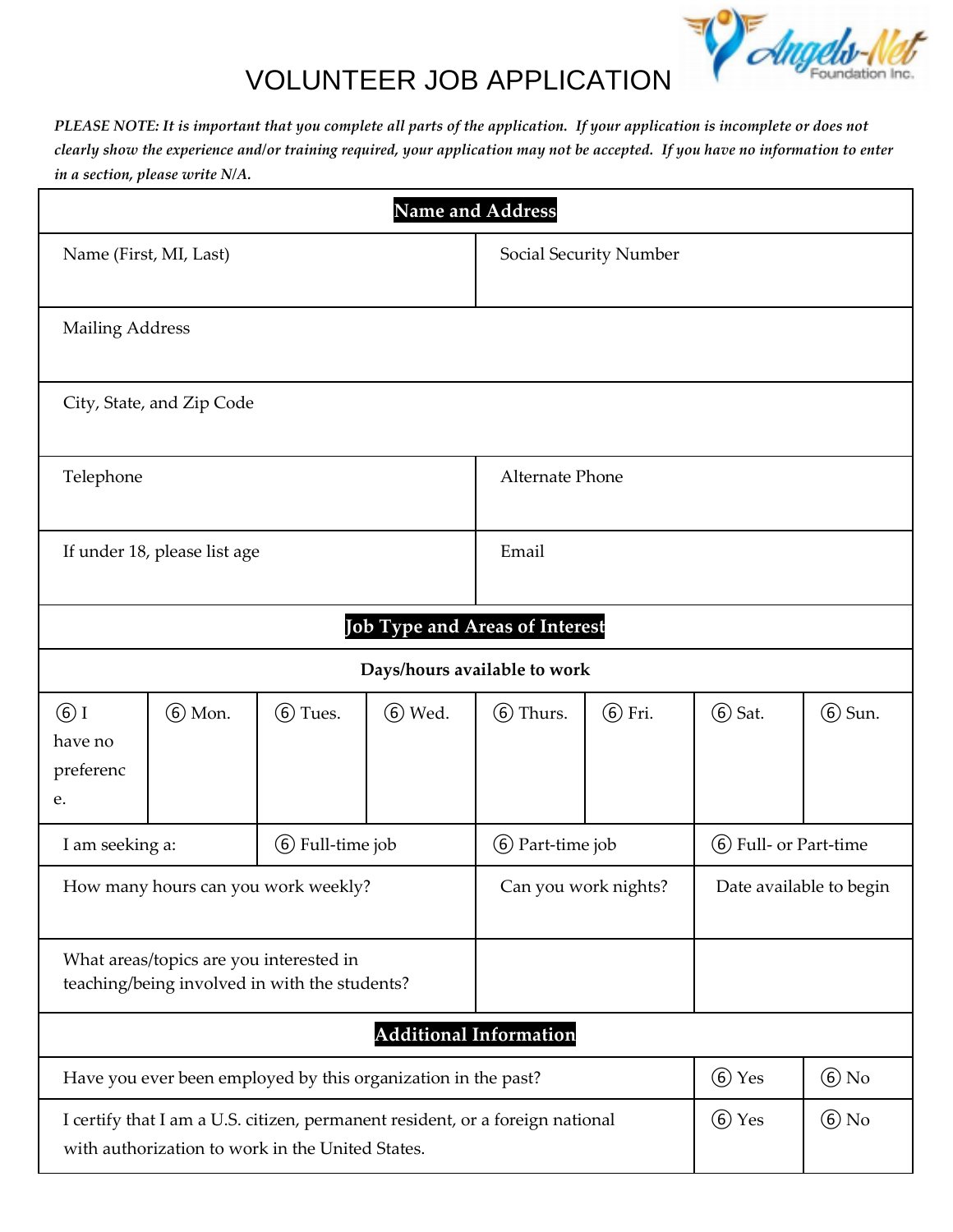| Have you ever been convicted of, or entered a plea of guilty, no contest, or<br>had a withheld judgment to a felony? | $(6)$ Yes | (6) No |                       |  |  |  |  |
|----------------------------------------------------------------------------------------------------------------------|-----------|--------|-----------------------|--|--|--|--|
| If Yes, please explain:                                                                                              |           |        |                       |  |  |  |  |
|                                                                                                                      |           |        |                       |  |  |  |  |
|                                                                                                                      |           |        |                       |  |  |  |  |
| $(6)$ No<br>$\circ$ Yes<br>Do you have a driver's license?<br>Driver's license number                                |           |        | Issued in what state? |  |  |  |  |
|                                                                                                                      |           |        |                       |  |  |  |  |
| Have you had any accidents during the past three years?                                                              | How many? |        |                       |  |  |  |  |
|                                                                                                                      |           |        |                       |  |  |  |  |
| Have you had any moving violations during the past three years?                                                      |           |        | How many?             |  |  |  |  |
|                                                                                                                      |           |        |                       |  |  |  |  |

|        | Education                  |                                                 |       |                      |
|--------|----------------------------|-------------------------------------------------|-------|----------------------|
| School | Location (mailing address) | Years<br>$\label{eq:completed} \text{Complete}$ | Major | Degree or<br>Diploma |
|        |                            |                                                 |       |                      |
|        |                            |                                                 |       |                      |
|        |                            |                                                 |       |                      |
|        |                            |                                                 |       |                      |
|        |                            |                                                 |       |                      |
|        |                            |                                                 |       |                      |
|        |                            |                                                 |       |                      |
|        |                            |                                                 |       |                      |
|        |                            |                                                 |       |                      |
|        |                            |                                                 |       |                      |
|        |                            |                                                 |       |                      |
|        |                            |                                                 |       |                      |

## page 1 of 4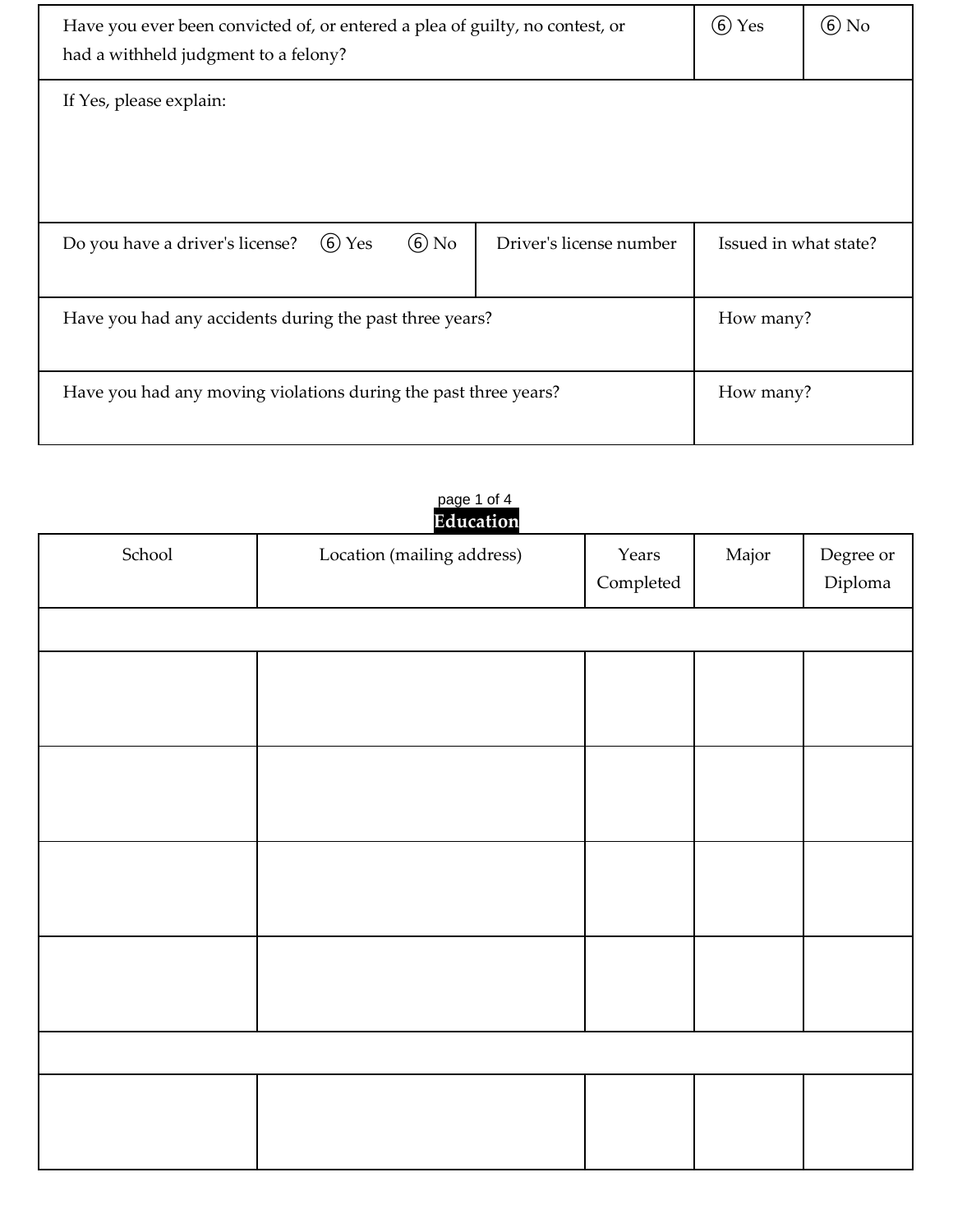|                                             |                    | <b>Military</b> |                |              |  |
|---------------------------------------------|--------------------|-----------------|----------------|--------------|--|
| Have you even been in the Armed Forces?     |                    | <b>6</b> Yes    | $6$ No         | Date entered |  |
| Are you now a member of the National Guard? | $\circledcirc$ Yes | $6$ No          | Discharge date |              |  |
| Specialty                                   |                    |                 |                |              |  |

## page 2 of 4

| <b>Work Experience</b>                                                                                           |                                             |                     |  |  |  |
|------------------------------------------------------------------------------------------------------------------|---------------------------------------------|---------------------|--|--|--|
| Please list ALL work experience beginning with your most recent job held. Attach additional sheets if necessary. |                                             |                     |  |  |  |
| Company                                                                                                          | Hrs/week<br>Name of last supervisor         |                     |  |  |  |
|                                                                                                                  |                                             |                     |  |  |  |
| Address                                                                                                          | <b>Start Date</b><br><b>Starting Salary</b> |                     |  |  |  |
| City, State, and Zip Code                                                                                        | <b>End Date</b>                             | <b>Final Salary</b> |  |  |  |
| Phone number                                                                                                     | Your last job title                         |                     |  |  |  |
| Reason for leaving (be specific)                                                                                 |                                             |                     |  |  |  |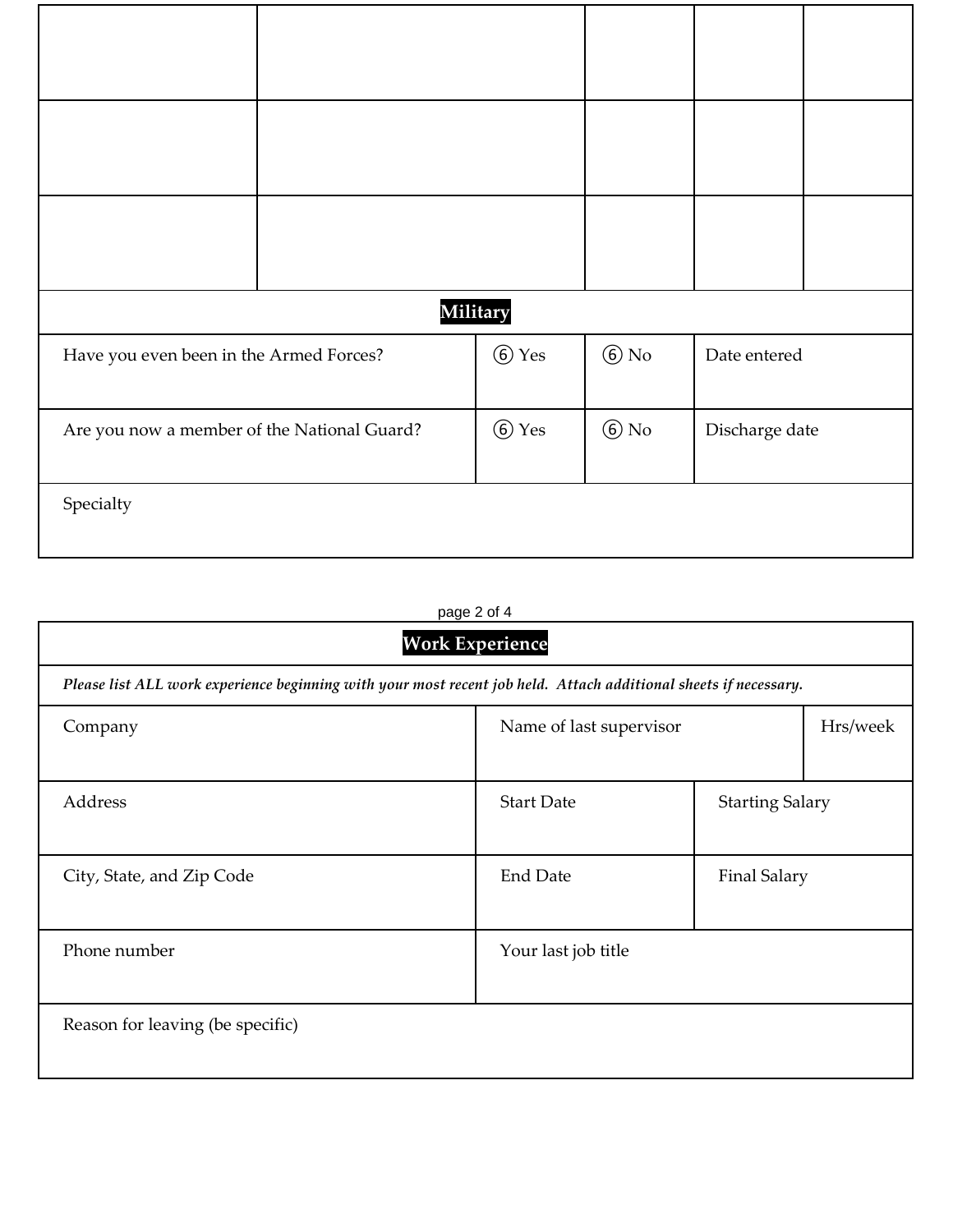| List the jobs you held, duties performed, skills used or learned, advancements or promotions while you<br>worked at this company. |                                    |                        |          |  |
|-----------------------------------------------------------------------------------------------------------------------------------|------------------------------------|------------------------|----------|--|
|                                                                                                                                   |                                    |                        |          |  |
| $\odot$ No<br>6 Yes<br>May we contact this employer?                                                                              |                                    |                        |          |  |
| Company                                                                                                                           | Name of last supervisor            |                        | Hrs/week |  |
| Address                                                                                                                           | <b>Start Date</b>                  | <b>Starting Salary</b> |          |  |
| City, State, and Zip Code                                                                                                         | <b>End Date</b>                    | <b>Final Salary</b>    |          |  |
| Phone number                                                                                                                      | Your last job title                |                        |          |  |
| Reason for leaving (be specific)                                                                                                  |                                    |                        |          |  |
| List the jobs you held, duties performed, skills used or learned, advancements or promotions while you<br>worked at this company. |                                    |                        |          |  |
| 6 Yes<br>$6$ No<br>May we contact this employer?                                                                                  |                                    |                        |          |  |
| page 3 of 4                                                                                                                       | <b>Work Experience (continued)</b> |                        |          |  |

| Company                   | Name of last supervisor |                        | Hrs/week |
|---------------------------|-------------------------|------------------------|----------|
|                           |                         |                        |          |
| Address                   | <b>Start Date</b>       | <b>Starting Salary</b> |          |
|                           |                         |                        |          |
| City, State, and Zip Code | <b>End Date</b>         | <b>Final Salary</b>    |          |
|                           |                         |                        |          |
| Phone number              | Your last job title     |                        |          |
|                           |                         |                        |          |